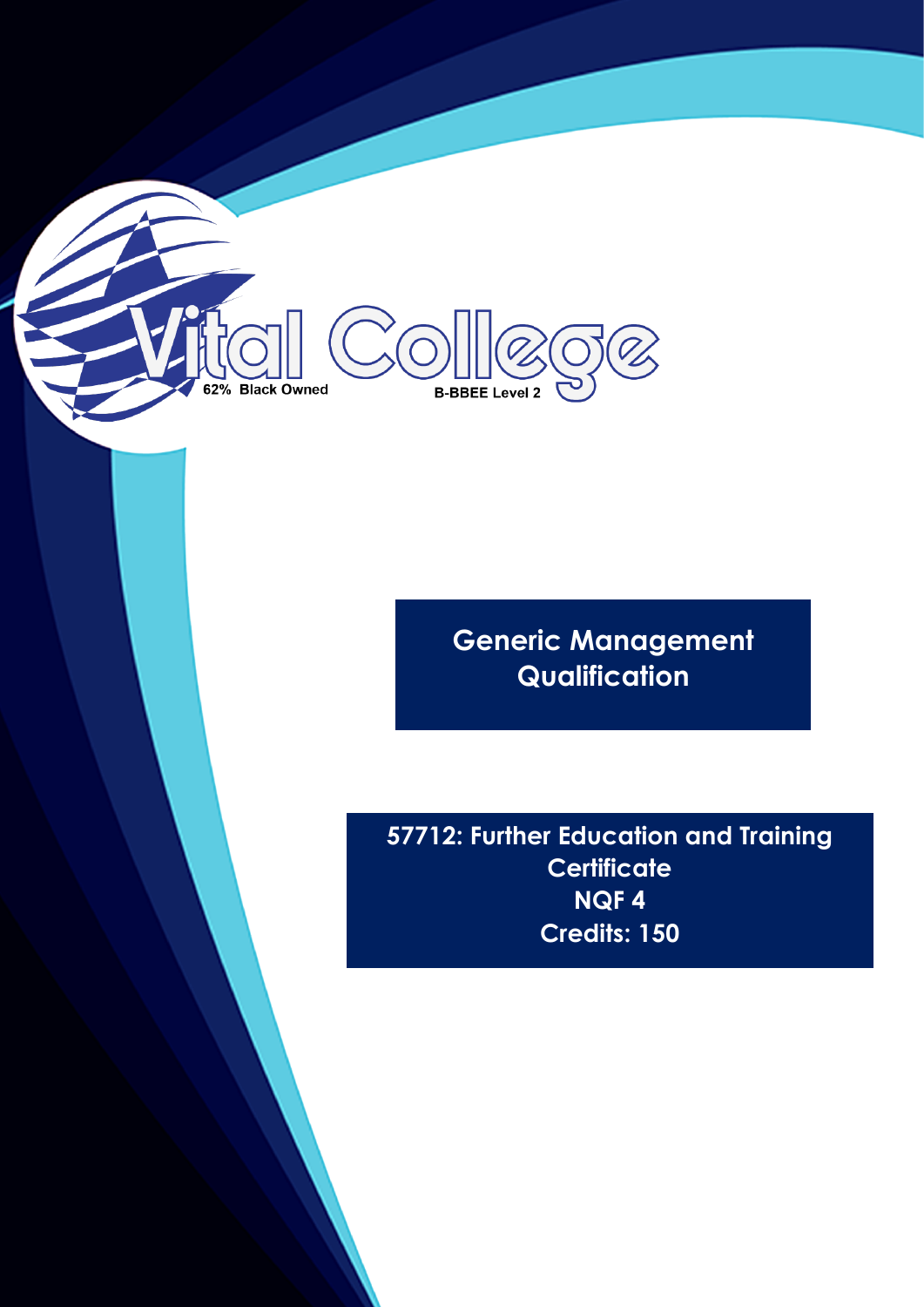# **Table of Contents**

| <b>Our Mission</b>            | Page 2 |
|-------------------------------|--------|
| Purpose of this qualification | Page 3 |
| Modules for this course       | Page 5 |
| Module 1                      | Page 6 |
| Module 2                      | Page 6 |
| Module 3                      | Page 6 |
| Module 4                      | Page 6 |
| Module 5                      | Page 6 |
| Module 6                      | Page 7 |
| Module 7                      | Page 7 |
| Module 8                      | Page 7 |
| Module 9                      | Page 7 |

# **Our Mission**

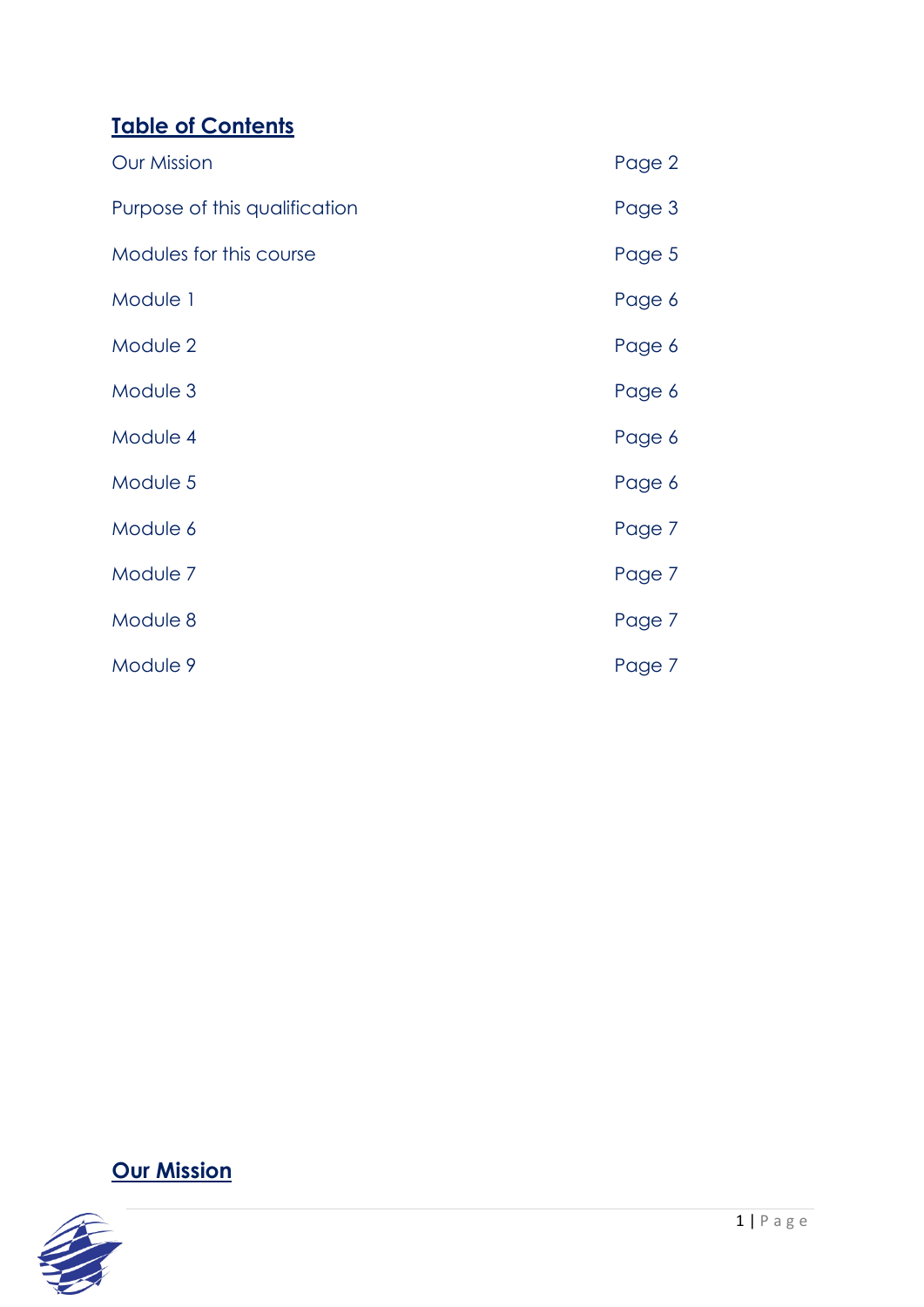- Deliver quality educational programmes and vocational training that promotes lifelong learning and better access to economic activity for our learners.
- Provide goal directed learning suited to the business needs of our corporate and other clients.

Based in Durban (Springfield Park), Johannesburg (Hyde Park) and Cape Town (Belville).



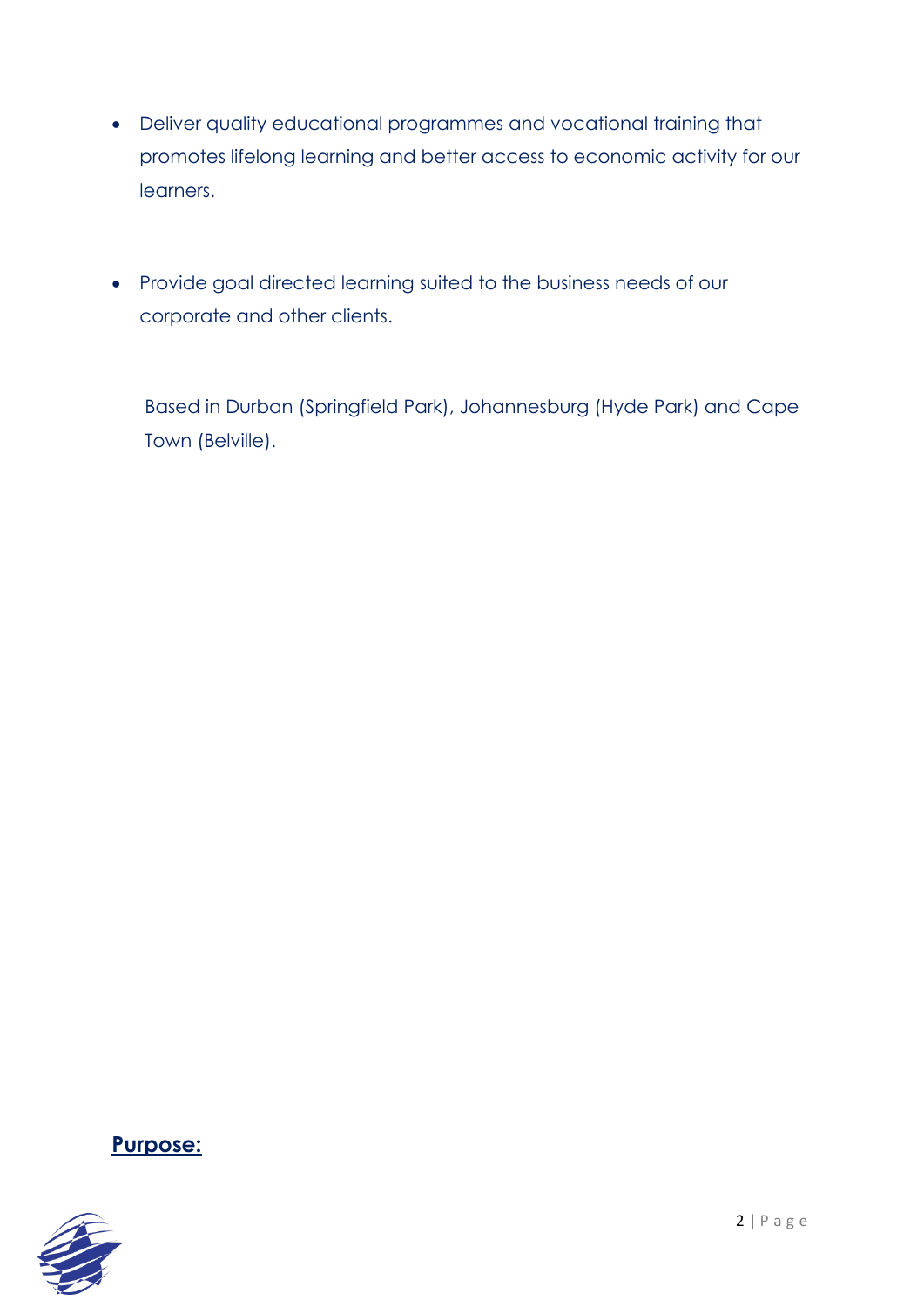The qualification Generic Management (SAQA 57712) at NQF level 4 is specifically aimed at developing management and leadership competencies required by learners in any occupation.

It enables new and potential Junior Managers and Team Leaders to gain basic skills to function as such in a range of business entities, workplaces, and organisations. They are thus ideal for personal professional development as well as for the development of new leadership and management within a business.

### **Target audience**

- Junior Managers
- Team Leaders
- Supervisors
- Foremen
- Section Heads

#### **Benefits**

This programme is designed to improve the productivity and efficiency of Junior Managers in all occupational sectors. It's comprised of leadership, selfmanagement, group management and management practices. It produces a forefront for the learners to expand their knowledge and improve their managerial skills by introducing and explaining a range of knowledge, skills, attitudes and values.

# **Competent Learners will be able to:**

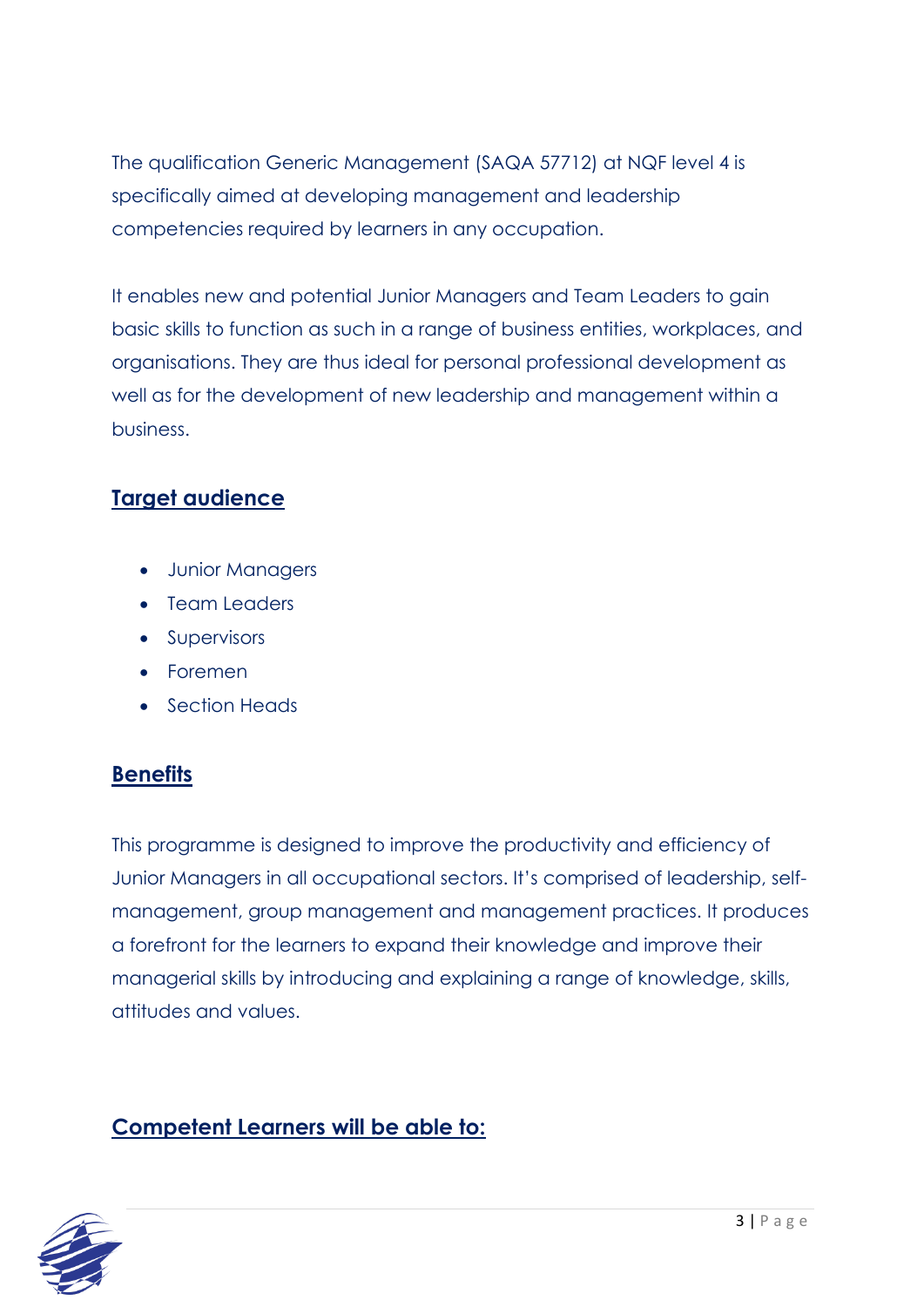- Gather and analyse information
- Analyse events that impact a business and its competitive environment
- Comply with organisational standards
- Motivate an individual or team
- Negotiate in a working situation
- Understand the role of business strategies and how it applies to Junior Management
- Manage the budget within a specific area of responsibility
- Apply management principles and practices within a specific area of responsibility
- Manage work unit performance to achieve goals
- Behave ethically and promote ethical behaviour in a work situation
- Demonstrate understanding of the consequences of HIV/AIDs in a working environment

#### **Entrance Requirement:**

- Communication at NQF Level 3
- Mathematical Literacy at NQF Level 3
- Computer Literacy at NQF Level 3

# **This Qualification can lead to entrance to:**

FETC: Management articulates with the National Certificate: Management at

Level 5, SAQA ID: 1093

#### **Enrolment**

This course is not offered online. Blended learning or full contact training is the only method of study for this course. For more information email [training@vitalonline.co.za](about:blank) or contact [031 573 5409.](about:blank)

#### **Modules for this course:**

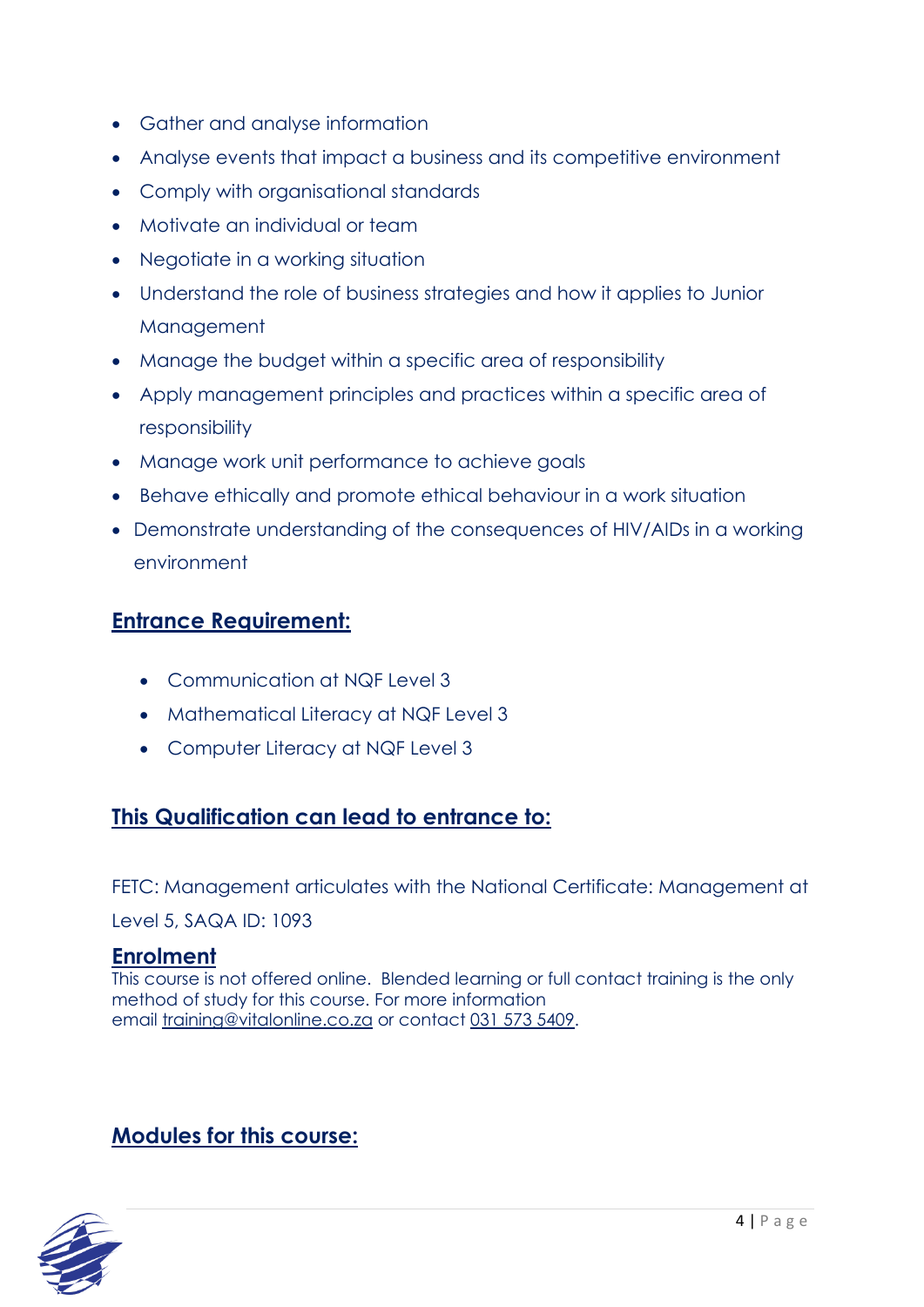- Module 1 Communicating as a Supervisor
- Module 2 Management Principles
- Module 3 Communicating for Business Purposes
- Module 4 Team Leader
- Module 5 Leadership Concepts
- Module 6 Mathematics, Statistics, Finance for Junior Managers
- Module 7 Management Practices Budgets and Customer Care
- Module 8 Decision Making
- Module 9 Electives

**Modules for this course:**

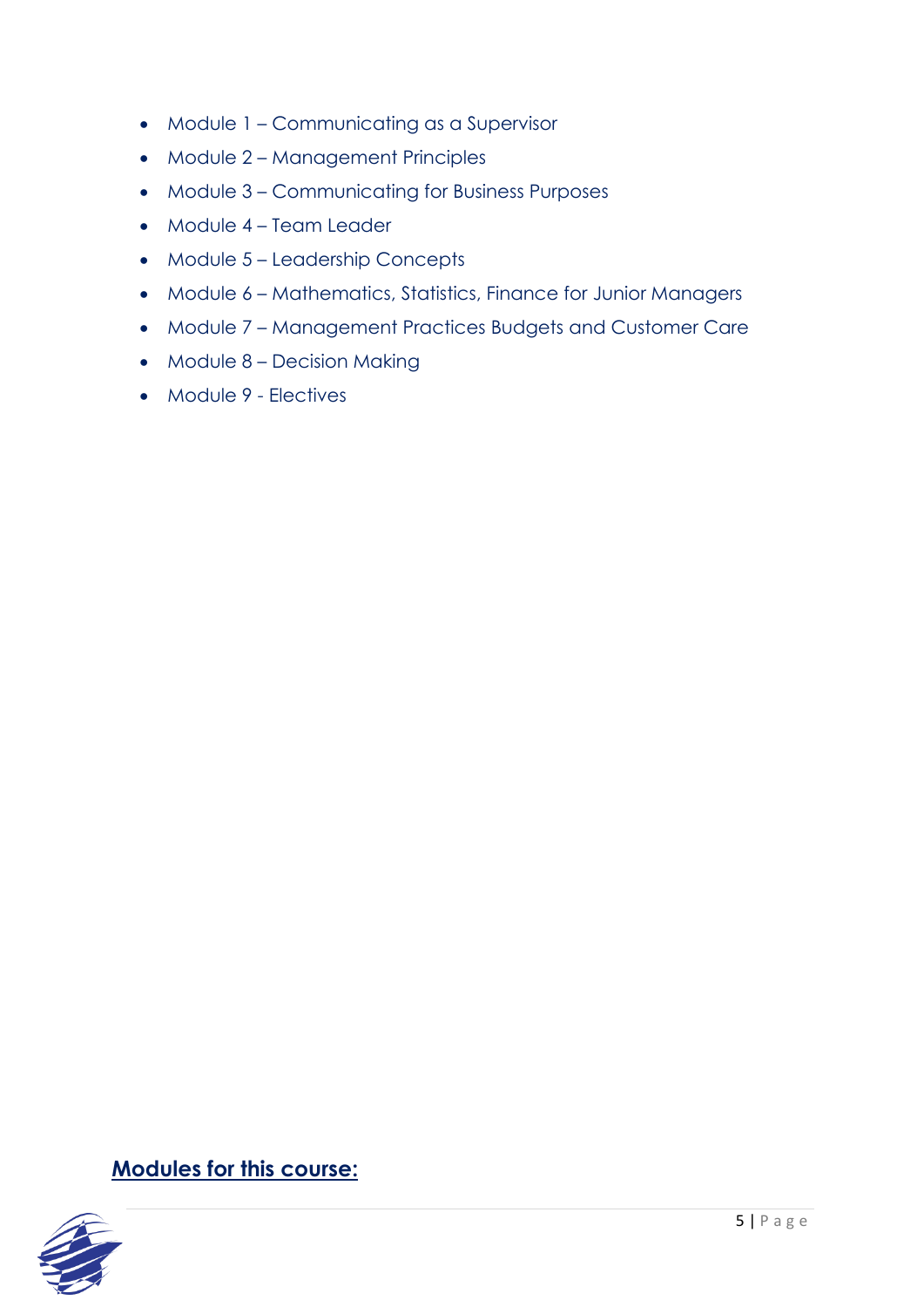| <b>Unit Std ID</b>                                    | <b>Unit Standard Title</b>                                                                          |  |  |
|-------------------------------------------------------|-----------------------------------------------------------------------------------------------------|--|--|
| <b>Module 1 - Communicating as a Supervisor</b>       |                                                                                                     |  |  |
| 119472                                                | Accommodate the audience and context needed in the<br>necessary oral/signed communication           |  |  |
| 119457                                                | Interpret and use information from texts                                                            |  |  |
| 119467                                                | Use language and communication in occupational learning<br>programmes                               |  |  |
| 119465                                                | Write/present/sign texts for a range of communicative<br>contexts                                   |  |  |
| <b>Module 2 - Management Practices</b>                |                                                                                                     |  |  |
| 242816                                                | Conduct a structured meeting                                                                        |  |  |
| 242822                                                | Employ a systematic approach to achieving objectives                                                |  |  |
| <b>Module 3 - Communicating for Business Purposes</b> |                                                                                                     |  |  |
| 119459                                                | Write/present/sign for a wide range of contexts                                                     |  |  |
| 12153                                                 | Use the writing process to compose texts required for the<br>business environment                   |  |  |
| 119462                                                | Engage in sustained oral/signed communication and<br>evaluate spoken/signed texts                   |  |  |
| 119469                                                | Read/view, analyse and respond to a variety of texts                                                |  |  |
| <b>Module 4 - Team Leader</b>                         |                                                                                                     |  |  |
| 242811                                                | Prioritise time and work for self and team                                                          |  |  |
| 242821                                                | Identify the responsibilities of a team leader in ensuring that<br>organisational standards are met |  |  |
| <b>Module 5 - Leadership Concepts</b>                 |                                                                                                     |  |  |
| 242824                                                | Apply leadership concepts in a work context                                                         |  |  |
| 242819                                                | Motivate and build a team                                                                           |  |  |
|                                                       | <b>Module 6 - Maths, Statistics and Finance for Junior Managers</b>                                 |  |  |

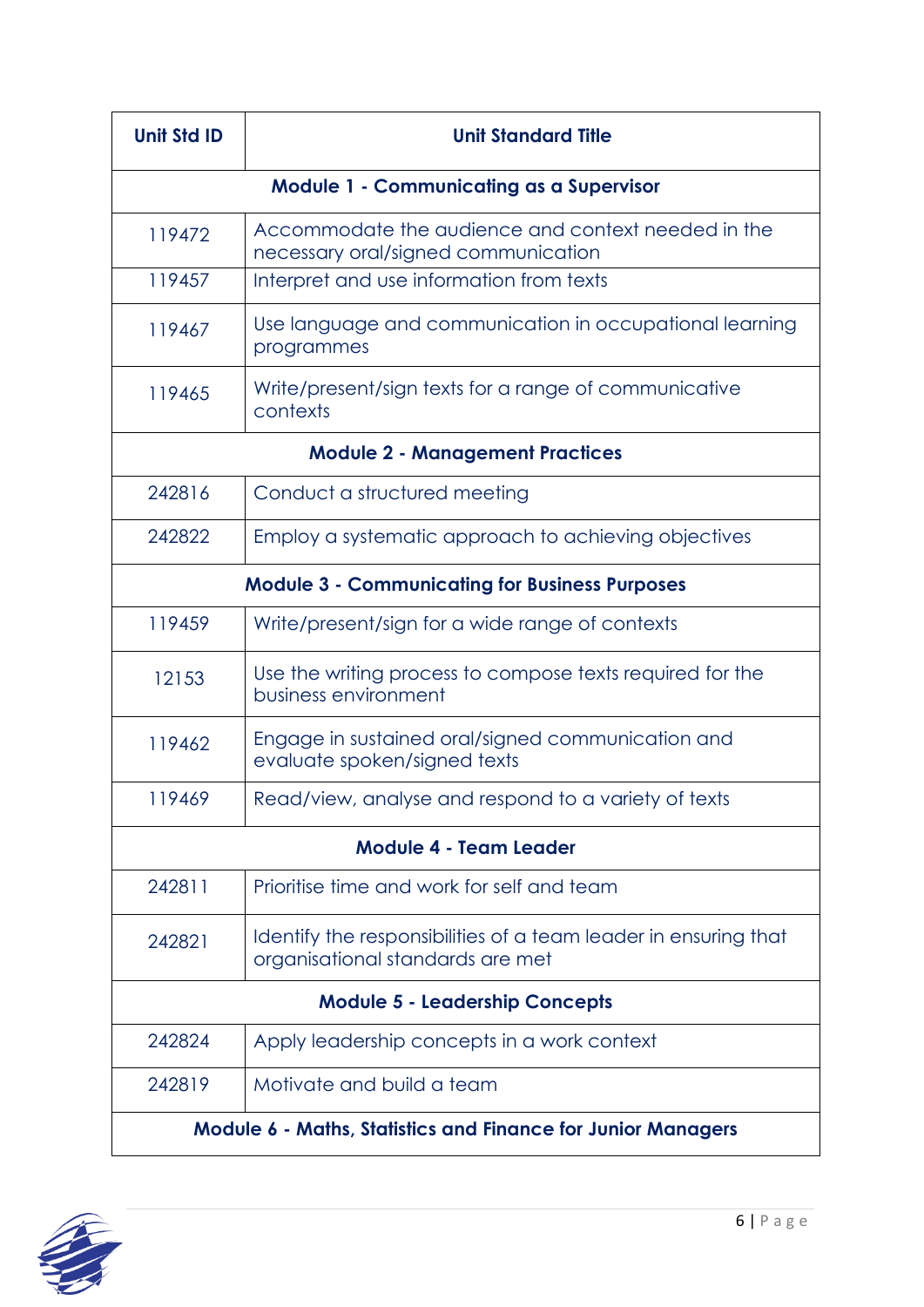| 9015                                                             | Apply knowledge of statistics and probability to critically<br>interrogate and effectively communicate findings on life<br>related problems |  |
|------------------------------------------------------------------|---------------------------------------------------------------------------------------------------------------------------------------------|--|
| 9016                                                             | Represent, analyse and calculate shape and motion in 2-and<br>3-dimensional space in different contexts                                     |  |
| 7468                                                             | Use mathematics to investigate and monitor the financial<br>aspects of personal, business, national and international<br>issues             |  |
| <b>Module 7 - Management Practises Budgets and Customer Care</b> |                                                                                                                                             |  |
| 242810                                                           | Manage expenditure against a budget                                                                                                         |  |
| 242829                                                           | Monitor the level of service to a range of customers                                                                                        |  |
| <b>Module 8 - Decision Making</b>                                |                                                                                                                                             |  |
| 242815                                                           | Apply the organisation's code of conduct in a work<br>environment                                                                           |  |
| 242817                                                           | Solve problems, make decisions and implement solutions                                                                                      |  |
| <b>Module 9 - Electives</b>                                      |                                                                                                                                             |  |
| 242814                                                           | Identify and explain the core and support functions of an<br>organisation                                                                   |  |
| 242818                                                           | Understand the relationship of Junior Management to other<br>management roles                                                               |  |
| 242812                                                           | Induct a member into a team                                                                                                                 |  |
| 242813                                                           | Explain the contribution made by own area of responsibility to<br>the overall organisational strategy                                       |  |
| 13915                                                            | Demonstrate understanding of HIV/AIDS and its impact on<br>the workplace                                                                    |  |